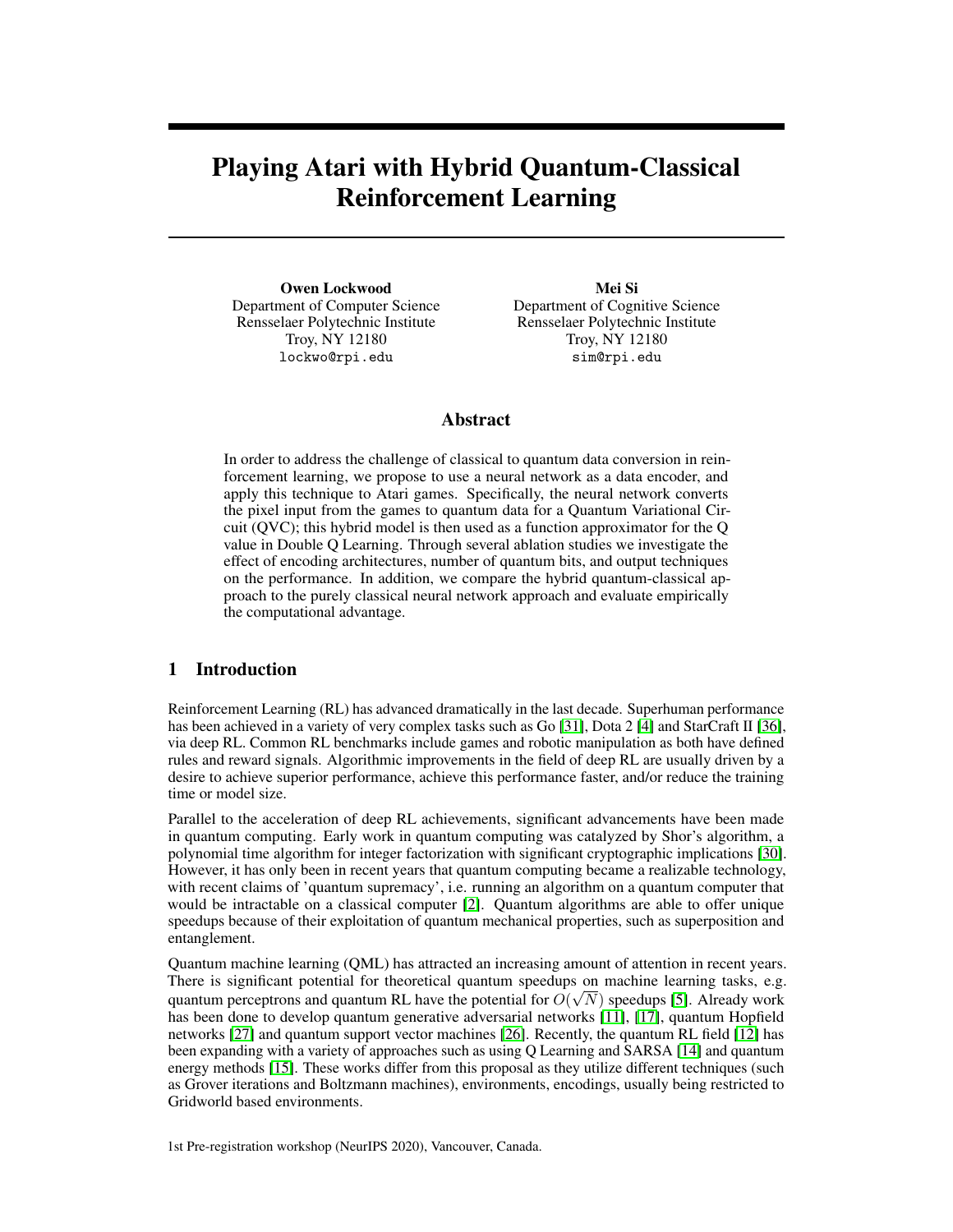We investigate the potential that quantum computing has to aid with reinforcement learning. We expand upon our previous work Lockwood and Si [\[18\]](#page-6-8), which was in turn inspired by Chen et al. [\[8\]](#page-6-9) to use Quantum Variational Circuits (QVC) – quantum circuits with gates parameterized by learnable values – in reinforcement learning. In [\[8\]](#page-6-9), QVCs were used with Double DQN for a deterministic 4x4 gridworld. Chen et al. [\[8\]](#page-6-9) reported that the parameter space complexity scales linearly with the input space in QVCs, i.e.  $O(N)$ , which is a significant improvement over the traditional neural network DQN which has parameter space complexity  $O(N^2)$ . They utilized computational basis encoding, which involves converting an input into binary and flipping the qubits to that binary state. However, this technique is unsuitable when the size of inputs is large or when floating point inputs are involved. Lockwood and Si [\[18\]](#page-6-8) demonstrated the applicability of using QVCs to environments with larger input spaces by utilizing a more efficient encoding scheme. Specifically, the encoding scheme transformed each value in the input into rotations for a single qubit. This means that the number of qubits required is equal to the length of the input. This is feasible when the input is of size 4 (like in CartPole), but not possible for larger input spaces. For Atari, this would require 7,056 qubits for a single frame. This is infeasible, meaning that traditional benchmarks (like Atari) remain inaccessible. Although algorithms exist for optimal (amplitude) encoding schemes, i.e. encoding  $2^N$ numbers in N qubits, they require an exponential number of gates (in relation to the input size) which is not only intractable but negates the exponential gains from the amplitude encoding [\[29\]](#page-7-5) [\[23\]](#page-7-6).

In order to solve the encoding problem, we employ a neural network to approximate encoding classical data into quantum circuits. The Atari environments were previously impossible due to the dimensionality and size of the required inputs, but are made available by using a neural network encoder. To investigate this encoder, and the potential for QML to assist with RL tasks, we propose a large empirical study to be conducted on the Noisy Scale Intermediate Quantum (NISQ) [\[25\]](#page-7-7) simulator developed by Google as an extension to Tensorflow: Tensorflow-Quantum [\[7\]](#page-6-10). Combining recent improvements in the field of quantum RL and expanding from previous work, we investigate and compare hybrid quantum classical approach with purely classical approaches. We apply our techniques to two pixel based Atari OpenAI Gym environments, Breakout and Pong [\[6\]](#page-6-11). The input into our proposed model is more than 7,000 times larger than CartPole used in [\[18\]](#page-6-8), one of the most complex previous environments. We hypothesize that this technique of using a neural network encoder will solve the previous problems of encoding and enable us to unlock quantum advantages even for large, high dimensional input spaces.

# 2 Background

#### 2.1 Reinforcement Learning

Reinforcement learning is conceptualized as at least one agent interacting with an environment with the goal of maximizing a numerical reward signal [\[33\]](#page-7-8). A common formalization of RL are Markov Decision Processes (MDPs). The MDP tuple,  $\langle S, A, P, R, \gamma \rangle$ , consists of a set of states S, actions A, the probability of transition from one state to the next  $P = P[s_{t+1} = s' | s_t = s, a_t = a]$ , the reward, R, and the future reward discount  $\gamma$ . The goal is to design an agent that with policy  $\pi$ ,  $\pi(s_t) = a_t$ , such that it maximizes the expected reward,  $\mathbb{E}\left[\sum_{t=0}^{\infty} \gamma^t \widetilde{R}(s_t, a_t)\big|\pi\right]$ .

Deep Q Networks (DQN) are an off policy and model free algorithm that uses a function approximator to estimate the Q function [\[21\]](#page-7-9). The Q function approximator, parameterized by  $\theta$ , is defined as the expected future reward  $Q_{\theta}(s, a) = \mathbb{E}_{\theta}[R|s_0 = s, a_0 = a]$ . This can also be defined recursively for easier updates:  $Q(s_t, a_t) = r_t + max_{a_{t+1}} Q(s_{t+1}, a_{t+1})$ , where  $Q(s_t, a_t)$  is the Q value of a certain action in a given state at time t. The original Q learning policy is defined for discretized action spaces and is defined as  $\pi(s; \theta) = max_a Q(s; \theta)$ , i.e. the policy is to choose the action with the largest Q value as approximated by the parameters  $\theta$  [\[37\]](#page-7-10). Updates to this policy are made via the mean squared Bellman loss,  $L_t(\theta) = \mathbb{E}[(r_t + \gamma * maxQ(s', a'; \theta) - Q(s, a; \theta))^2]$  from which gradients can be calculated [\[21\]](#page-7-9). In Q learning with function approximation, failure to converge is a common problem. One source of this problem is the max operation, which leads to over-estimations of the Q value [\[34\]](#page-7-11). One solution to this is Double Q learning, used in this work, in which a separate target network is used exclusively for predicting the future Q value inside the max operation [\[35\]](#page-7-12). In this work we use neural networks and QVCs as function approximators that estimate the Q values.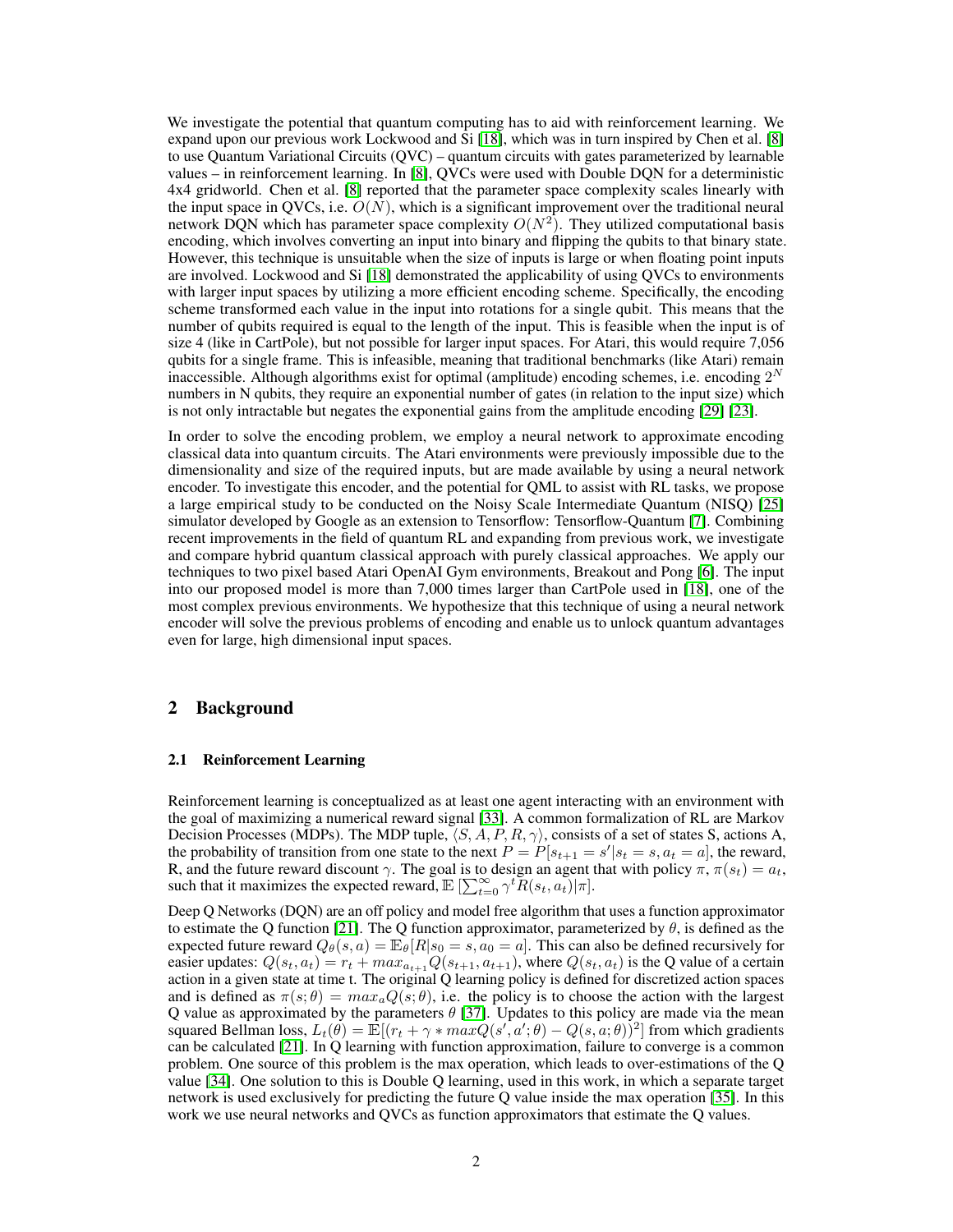#### 2.2 Quantum Machine Learning

Quantum machine learning (QML) is the intersection of machine learning and quantum computing. It seeks to use quantum computing to obtain quantum advantage on machine learning tasks. Quantum advantages usually stem from the abilities of quantum computers to represent and operate on information that scales exponentially with the number of qubits.

Two of the most important features of quantum mechanics that quantum computing exploits are superposition and entanglement. Unlike in classical computers, where bits are limited to be 0 or 1, quantum bits (qubits) are capable of representing both 0 and 1 simultaneously. This is because the qubit is a quantum mechanical wavefunction  $\Psi$  that can be a linear combination of terms, e.g.  $\Psi = \alpha |0\rangle + \beta |1\rangle$ . This enables information represented to scale  $O(2^N)$  for N qubits, giving an exponential advantage over linearly scaling classical bits. However, it is important to note that only a single value can be obtained from the wavefunction as it 'collapses' once a Hermitian operator (i.e. a measurement) is applied.

Entanglement is a more complex phenomenon results from the inseparability of combined wavefunctions. When two qubits are separate (i.e. not entangled) their wavefunction can be mathematically divided into individual wavefunctions. Consider one qubit in a superposition and another in the pure state  $|0\rangle$ , the two qubit wavefunction would be:  $\Psi = \alpha|00\rangle + \beta|10\rangle$ . This can easily be separated into  $\Psi = (\alpha|0\rangle + \beta|1\rangle)(|0\rangle)$ . However if the two qubits are entangled this is not possible. Consider the two qubit wavefunction, called the Bell State or EPR state,  $\Psi = \frac{1}{\sqrt{2}}$  $\frac{1}{2}|00\rangle + \frac{1}{\sqrt{2}}$  $\frac{1}{2}$ |11). If we were to attempt to separate this wavefunction and write it as two distinct wavefunctions that are simply multiplied together, we would see get  $\Psi = (a|0\rangle + b|1\rangle)(c|0\rangle + d|1\rangle)$ . However, this would require  $a * c = \frac{1}{\sqrt{2}}$  $\frac{1}{2}$ ,  $\overline{b} * d = \frac{1}{\sqrt{2}}$  $\overline{z}_2$ ,  $a * d = 0$  and  $b * c = 0$  which is clearly not possible. This is what is meant by "inseparable". This has important implications because it means that a single operation on one qubit influences all qubits because their wavefunctions are mathematically inseparable.

#### 2.2.1 Quantum Variational Circuits

Special operations, called quantum gates, are required in order to manipulate qubits. There are a number of quantum gates, but the ones relevant to this work are the Pauli rotation gates and the controlled NOT (CNOT) gate. The Pauli rotations gates,  $R_x(\theta), R_y(\theta), R_z(\theta)$ , rotate around the specified axis  $\theta$  radians. Mathematically:  $R_\alpha(\theta) = e^{-i\frac{\theta}{2}\sigma_\alpha}$ , where  $\alpha = X, Y, Z$ . The controlled NOT (CNOT) gate is a two qubit gate that induces entanglement in qubits. The CNOT is not parameterized and is used for entanglement purposes only. The aforementioned  $\theta$  are the learnable parameters that are updated via gradient descent.

Quantum Variational Circuits (QVCs) are a collection of qubits and the set of gates that operate on them [\[19\]](#page-6-12). There are three main components of a QVC: an encoding circuit, a parameterized circuit, and a readout circuit [\[3\]](#page-6-13). The encoder converts classical data into quantum data (i.e. parameter free quantum circuits). The parameterized circuit operates on the on the quantum data to produce an approximation of the desired state. Finally, a readout measurement is taken, usually one of the Pauli operators  $(X, Y, Z)$  is used to extract information from the circuit. In this work we use the Z operator, or the 'computational basis state'. External to the quantum circuit (on a classical computer) a loss function and associated gradients are calculated then the parameters are updated.

The gradients for QVCs cannot be calculated using the same differentiation techniques as traditional neural networks. The parameter shift differentiator is used for this work. This differentiator is implemented as part of TensorFlow-Quantum package. The rotation that a gate enacts on a qubits can be represented in the form:  $U_i^{\ell}(\theta_i^{\ell}) = e^{-iaG\theta_i^{\ell}}$  (1), where  $\ell$  is the layer index, a is a constant and G a linear combination of Pauli gates, called a generator [\[10\]](#page-6-14). A QVC is a function of  $\theta$ , and is equivalent to the expectation value of the readout operator (Z in this work). This is written as:  $f(\theta)$  =  $\langle \Psi_0|U^{\dagger}(\theta)\hat{Z}U(\theta)|\Psi_0\rangle$ , where  $\Psi_0$  represents the initial wavefunction [\[7\]](#page-6-10). The parameter shift rule states that  $\frac{\partial}{\partial \theta} f(\theta) = \langle \Psi_0 | (\frac{\partial}{\partial \theta} U^{\dagger}(\theta)) \hat{Z} U(\theta) | \Psi_0 \rangle + \langle \Psi_0 | U^{\dagger}(\theta) \hat{Z} (\frac{\partial}{\partial \theta} U(\theta)) | \Psi_0 \rangle$  (2) [\[28\]](#page-7-13). Equations (1) and (2) can be combined to yield a differentiation rule:  $\frac{\partial}{\partial \theta} f(\theta) = r[f(\theta + \frac{\pi}{4r}) - f(\theta - \frac{\pi}{4r})]$ [\[10\]](#page-6-14). In this formula  $r$  is a value that can vary between implementations but is often set in relation to the eigenvalues of the operations  $e_0, e_1$  where  $r = \frac{a}{2}(e_1 - e_0)$ . Thus in the case of Pauli gates,  $r = \frac{1}{2}$  because the eigenvalues of all Pauli matrices are  $-1, 1$ . Equation (2) is the parameter shift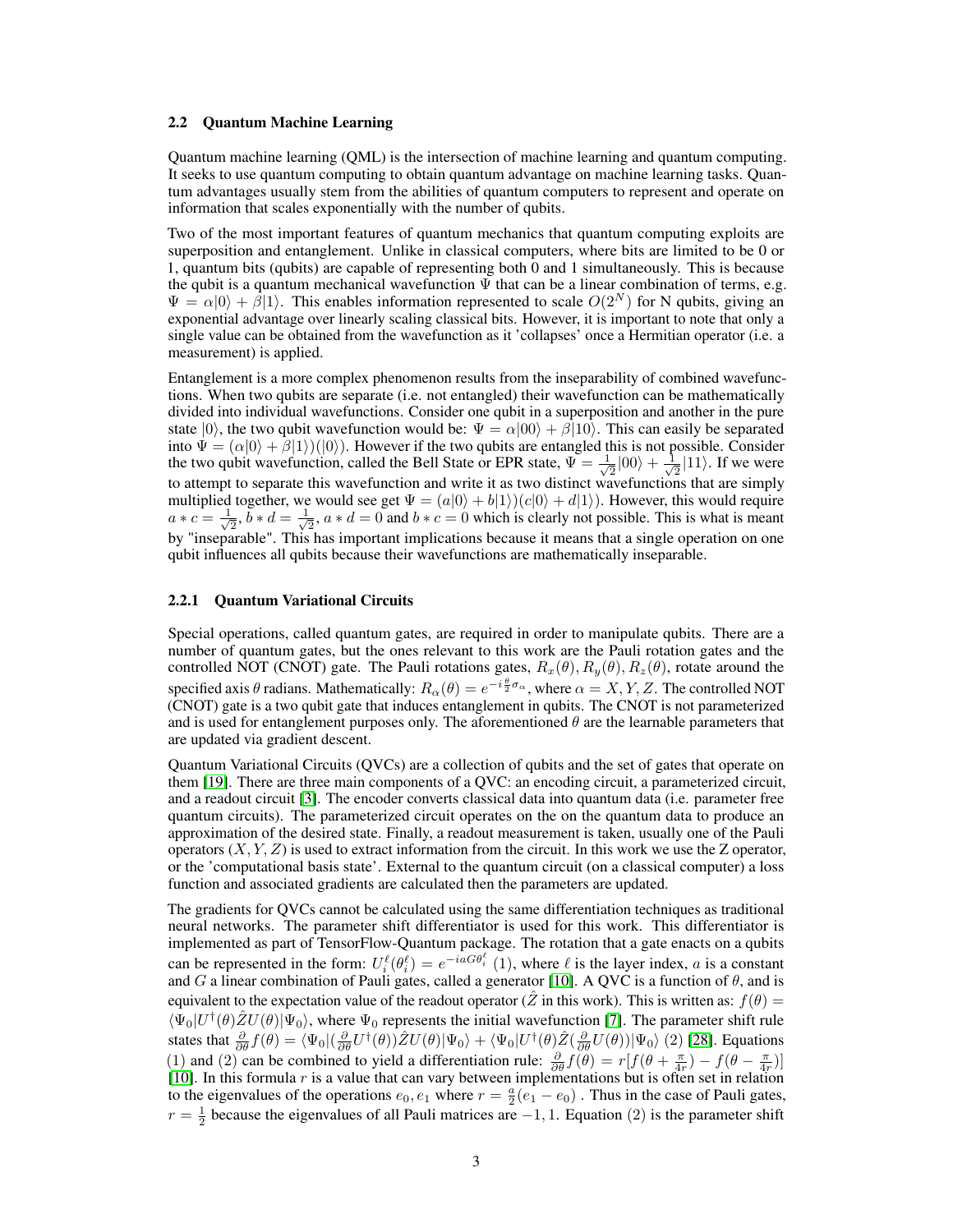technique for how to differentiate through a quantum circuit enabling both gradients for the circuit and backpropagation through the circuit.

The idea behind this work is to replace the traditionally hard problem of encoding classical states into quantum circuits with a neural network. Because of the differentiability of the quantum circuit, gradients can be carried through and applied to the neural network encoder. The neural network will output the rotations of gates that transform pure states. This is a significant departure from previous approaches to quantum RL and should enable significantly larger state encoding.

# 3 Approach

#### <span id="page-3-2"></span>3.1 Methodology

The algorithm used in this work is Double Deep Q Learning (DDQN) [\[35\]](#page-7-12). As in other works, the only algorithmic differences are the function approximators, the fundamentals of the algorithm remain the same [\[18\]](#page-6-8) [\[8\]](#page-6-9). The difference in this work are internal to the hybrid model, not the QVCs role in the algorithm. The simplicity of just replacing the neural network with a QVC or hybrid model has been shown to work in simple applications like CartPole [\[18\]](#page-6-8) and Gridworld [\[8\]](#page-6-9) environments. The setup of the Atari benchmark also remains unmodified, in that the goal is to maximize the reward achieved and the input is the 4 framestacked 84X84 images which has been cropped and grey scaled.

For the quantum architecture, we use the quantum convolution: a parameterized two qubit unitary, i.e. arbitrary entangled rotation, on every set of adjacent qubits [\[9\]](#page-6-15). A single two bit unitary operation is shown in Figure [1.](#page-3-0) After the quantum convolutional layers, there are 3 layers of the circuit with the same architecture shown in Figure [2,](#page-3-1) generated via QuanTikz. More qubits can be added to this circuit (which only displays 4) by expanding either the inner set or outer set and using a CNOT gate to induce entanglement with the rest of the circuit. Note that  $R_\alpha(\theta)$  rotates about  $\alpha$  by  $\theta$ , but  $\alpha^{\theta}$  is that gate raised to the power of  $\theta$ , where  $\alpha = X, Y, Z$ .

<span id="page-3-0"></span>

Figure 1: Two Qubit Unitary

<span id="page-3-1"></span>

Figure 2: Single Layer of Parameterized Circuit

It is important to note that the concept of a 'layer' is mainly aesthetic in QVCs, the layer operations are not the same as in classical neural networks. In neural networks a layer indicates that there is matrix multiplication of the inputs and weights, a layer in a QVC merely indicates a group of operations, i.e. after you make the circuit you could change all the layer 'cutoffs' and that would not change the mathematical operations of the circuit. This layer architecture is an expansion upon an design that has been empirically shown to be one of the most powerful QVC architectures [\[32\]](#page-7-14).

Significant improvements have been made in encoding classical data to quantum circuits. However, it falls far short of the necessary efficiency for the large inputs Atari requires, as previously indicated. In this work we explore an approximate solution by using a neural network. We use a classical neural network to convert the classical pixel data into quantum data. Specifically, this network takes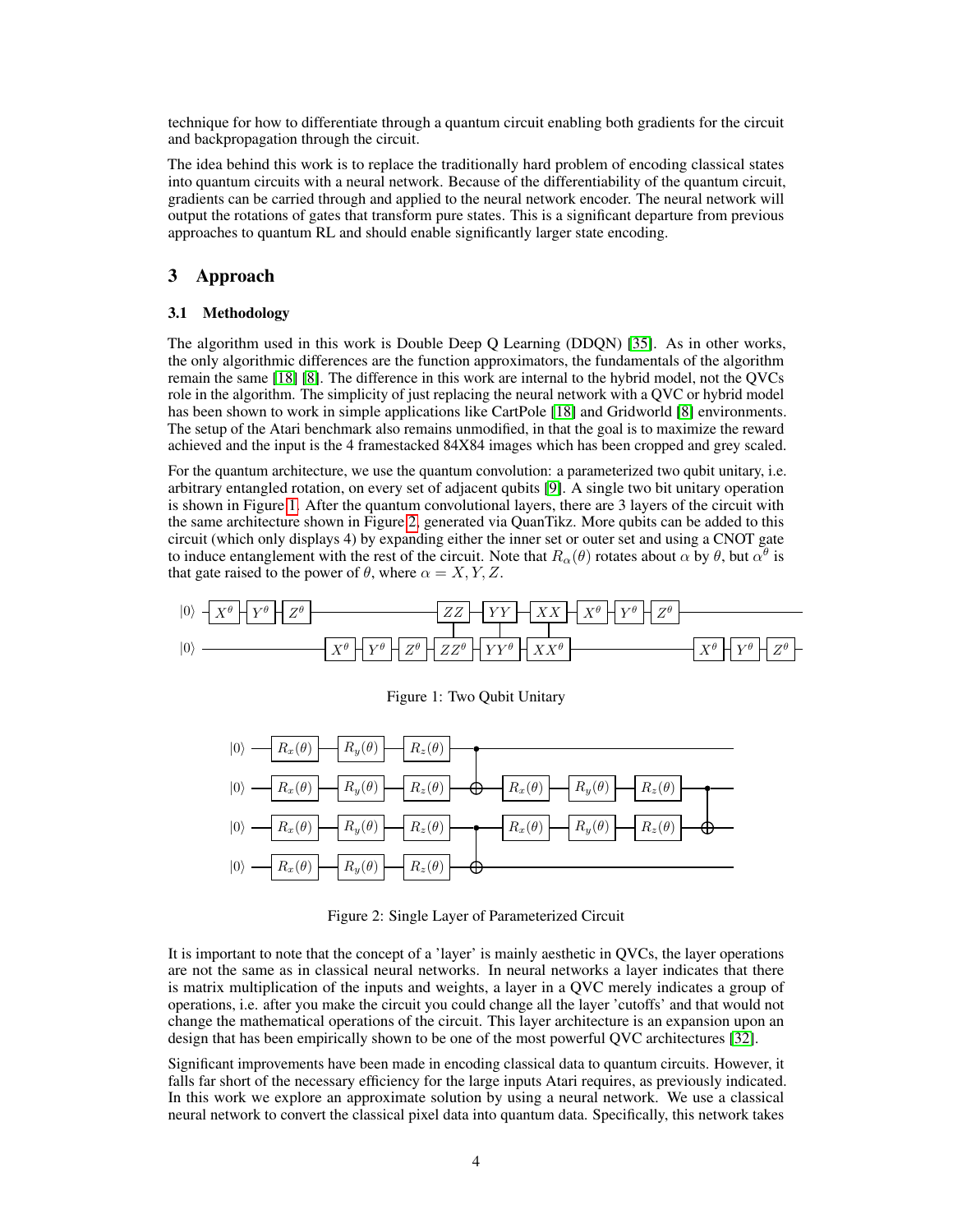as input the classical data and outputs rotations for the gates in order to establish an approximate encoding. We use the same 3 layers as before to encode the QVC due to their expressibility, i.e. the function space they can learn. Similar to traditional neural networks, for QVCs with large numbers of qubits and many layers, one challenge is the quantum barren plateaus problem [\[20\]](#page-6-16). We combat this problem in two ways. First by utilizing QCNN layers which are able to more effectively sidestep barren plateaus in gradients [\[24\]](#page-7-15). Second we use an initialization technique, called identity block initialization, specifically designed to combat this problem [\[13\]](#page-6-17). In order to match the action space of the environment we use two techniques: quantum pooling and classical dense. The quantum pooling operation consists of Pauli  $X, Y, Z$  gates to a parameterized power, as shown in Figure [3.](#page-4-0) This operation reduces two qubits into just one qubit; the qubit that is pooled out is called the source and the qubit that remains in operation (and is pooled 'to') is called the sink.

<span id="page-4-0"></span>

Figure 3: Parameterized Quantum Pooling Operation

The two output techniques are quantum pooling or classical dense neural networks. For quantum pooling we can apply this operation the desired number of times to reduce the number of qubits to the action space, then apply the readout operator and extract the estimated Q value for each action. Or we can apply readout operators to all the qubits without pooling them then feed these results in the a classical dense neural network layer that matches the action space. We investigate and compare both of these options.

As there are many moving parts in this hybrid model, we present a brief overview of what a single forward pass of the model would look like. A 84x84x4 input is fed into a neural network. That neural network outputs rotation parameters for 3 layers of the circuit shown in Figure [2.](#page-3-1) The goal being that the quantum circuit is now encoded with the pixel information. A quantum convolution is then applied (i.e. the unitary circuit shown in Figure [1](#page-3-0) is applied to all neighboring qubit pairs). This serves the same purpose as the traditional convolution operation, specifically for image and spatial analysis. Attached to this is 3 more layers of Figure [2.](#page-3-1) Finally, either measurements are made for every qubit and fed into a neural network, or quantum pooling operations are applied until the number of active qubits is equal to the action space and measurements are made for the Q values.

The classical architecture we compare the hybrid to is well established and we use a similar architecture as in Mnih et al. [\[22\]](#page-7-16). Specifically our architecture has 4 convolution operations with 32, 64, 128, 128 filters followed by a 1024 unit and 512 unit dense layer followed by an output layer the size of the action space. Note that this network has on the order of  $10<sup>6</sup>$  trainable parameters.

### 3.2 Experimental Protocol

The purpose of this study is to empirically evaluate performance of classical and hybrid quantumclassical DDQN on 2 Atari environments: Pong and Breakout. We chose these environments as they represent two distinct types of game play, with Pong being a multiplayer game in which the agent must learn to play against the default player and Breakout is a single player game, in which the only challenge is the environment (not other players). Quantum techniques have the potential to use less parameters and achieve better policies at a faster rate, as previously stated [\[18\]](#page-6-8) [\[8\]](#page-6-9). We hypothesize that using a neural network to encode classical information into quantum circuits will enable the successful use of QVC's leading to better and faster rewards on these Atari environments.

To this end, we propose a total of 130 experiments, 120 hybrid experiments and 10 classical for comparison. For both environments, we repeat each experiment 5 times for both hybrid and classical networks. This results in 10 experiments using the classical neural network as described in Section [3.1.](#page-3-2) For the hybrid model, there are 12 different configurations, resulting in  $12*10 = 120$  experiments. See Table [1](#page-5-0) for an outline of all the experiments.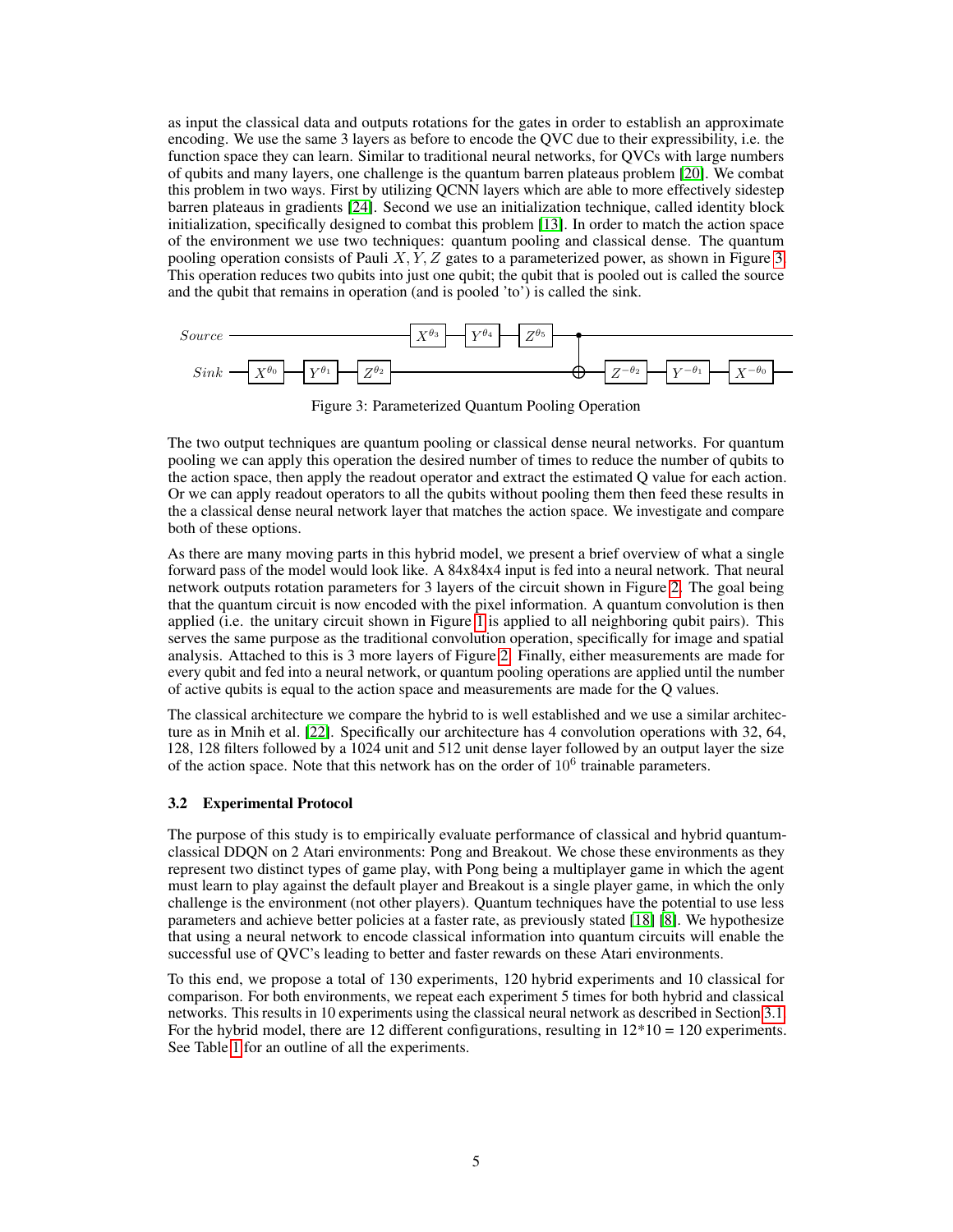The goal of proposing these experiments is to thoroughly evaluate the potential of the hybrid quantum classical approach and to eliminate statistical outliers, and alleviate the problems of brittleness common in RL. There are three different aspects of the hybrid model that we experiment with. The first is the encoding scheme. There are two different approaches, classical densely connected neural network layers or classical convolutional layers. Each of these networks will have on the order of  $10<sup>4</sup>$  trainable variables. This results in a network with two orders of magnitude fewer trainable variables than our traditional approach (as the QVC has on the order  $10^2$  pa-

<span id="page-5-0"></span>

| <b>Hybrid Variations</b> | Encoder     | Qubits | Output         |
|--------------------------|-------------|--------|----------------|
| D5D                      | Dense       | 5      | Dense          |
| D <sub>5</sub> Q         | Dense       | 5      | <b>Ouantum</b> |
| D10D                     | Dense       | 10     | Dense          |
| D10Q                     | Dense       | 10     | Quantum        |
| D15D                     | Dense       | 15     | Dense          |
| D <sub>15</sub> Q        | Dense       | 15     | Ouantum        |
| C5D                      | Convolution | 5      | Dense          |
| $\overline{C5Q}$         | Convolution | 5      | <b>Ouantum</b> |
| C10D                     | Convolution | 10     | Dense          |
| C10Q                     | Convolution | 10     | Ouantum        |
| C15D                     | Convolution | 15     | Dense          |
| $\overline{C}$ 15Q       | Convolution | 15     | Ouantum        |

Table 1: The 12 Hybrid Variations

rameters). The input into the classical dense layers will necessarily be flattened. The classical convolutional layers are not intended to do the pixel analysis for the QVC. Because in an entangled system, single rotations can change the overall wavefunction, nearby inputs and spatial relations are important considerations for encoding. It is important to reiterate that this is not a dimensionality reduction strategy. Our goal is not simply to reduce the information to fewer numbers, but rather to have the neural network learn to convert the information into rotations that can represent the information. Specifically, the input to the parameterized circuit will be the circuit shown in Figure [2](#page-3-1) with the rotations being the outputs of the neural network, i.e. if there are 4 qubits and 3 layers, then each layer has 18 parameters and there are  $3 \times 18 = 54$  numbers the neural encoder outputs each one corresponding to one rotation gate. To help elucidate the goal of the neural network encoder, consider a single qubit with a single rotation gate. The one parameter of this gate,  $\theta$ , can create a state which represents two numbers, e.g. by rotating  $\pi/5$  it creates the superposition  $\Psi = cos(\frac{\pi}{10})|0\rangle + sin(\frac{\pi}{10})|1\rangle$ . The second aspect we vary is the number of qubits, specifically we evaluate using 5, 10 and 15 qubits. The reasoning behind this is straightforward: not all the information present in the pixels is relevant for making informed actions, thus the amount of encoded information may not have to be the full 84 by 84 by 4 array. The computational expense of simulating quantum circuits also exponentially increases with the number of qubits. 5, 10 and 15 qubits have representational power of  $2^5$ ,  $2^{10}$ ,  $2^{15}$ or 32, 1024, and 32,768 respectively. Thus, the 15 qubits are capable of representing the  $84*84*4 =$ 28,224 numbers from the pixels. The third and final aspect is the output of the model. The output can be directly evaluated from the quantum readout operators (after pooling) or a classical dense layer can be attached at the end of the model. This idea has been presented before, but there was limited empirical analysis and little theoretical explanation for the relative performances of the two [\[18\]](#page-6-8).

Finally, the hyperparameters will be held constant across experiments in order to ensure an accurate comparison. Our current set of hyperparameters are outlined here and although they are subject to small changes and optimizations (as is important in machine learning), whatever is done to optimize hyperparameters will be shared across models. These initial hyperparameters are inspired by those used in [\[22\]](#page-7-16) combined with modern knowledge of RL hyperparameters [\[1\]](#page-6-18). The replay buffer is size 1,000,000 with a minibatch size of 32. For  $\epsilon$  greedy exploration the initial  $\epsilon = 1.0$  with a decay of  $\epsilon_{decay} = 0.99, \epsilon_{min} = 0.01$  and a reward discount factor of  $\gamma = 0.99$ . In addition, both models use the Adam optimizer [\[16\]](#page-6-19) with the same learning rate schedule, starting at 0.001 decaying linearly to 0.0001 over 10,000,000 frames.

With all 130 experiments, this work should provide substantial empirical insight into the use of hybrid quantum classical models for complex reinforcement learning tasks. We hypothesize that the convolutional encoders will perform superior to the dense encoders due to their ability to work with spatial relations, and that all qubit numbers will be able to learn but the best performing will be the 15 qubits because of the ability to represent all the input data (with fewer than 15 qubits, some pixel information is inherently lost), and finally that the quantum output will perform better than the dense. If the qubit encoding performs better with fewer qubits, that demonstrates there is substantial unnecessary information in the input as the fewer qubits can only represent a small fraction of the total input. Therefore, we predict C15Q to perform the best.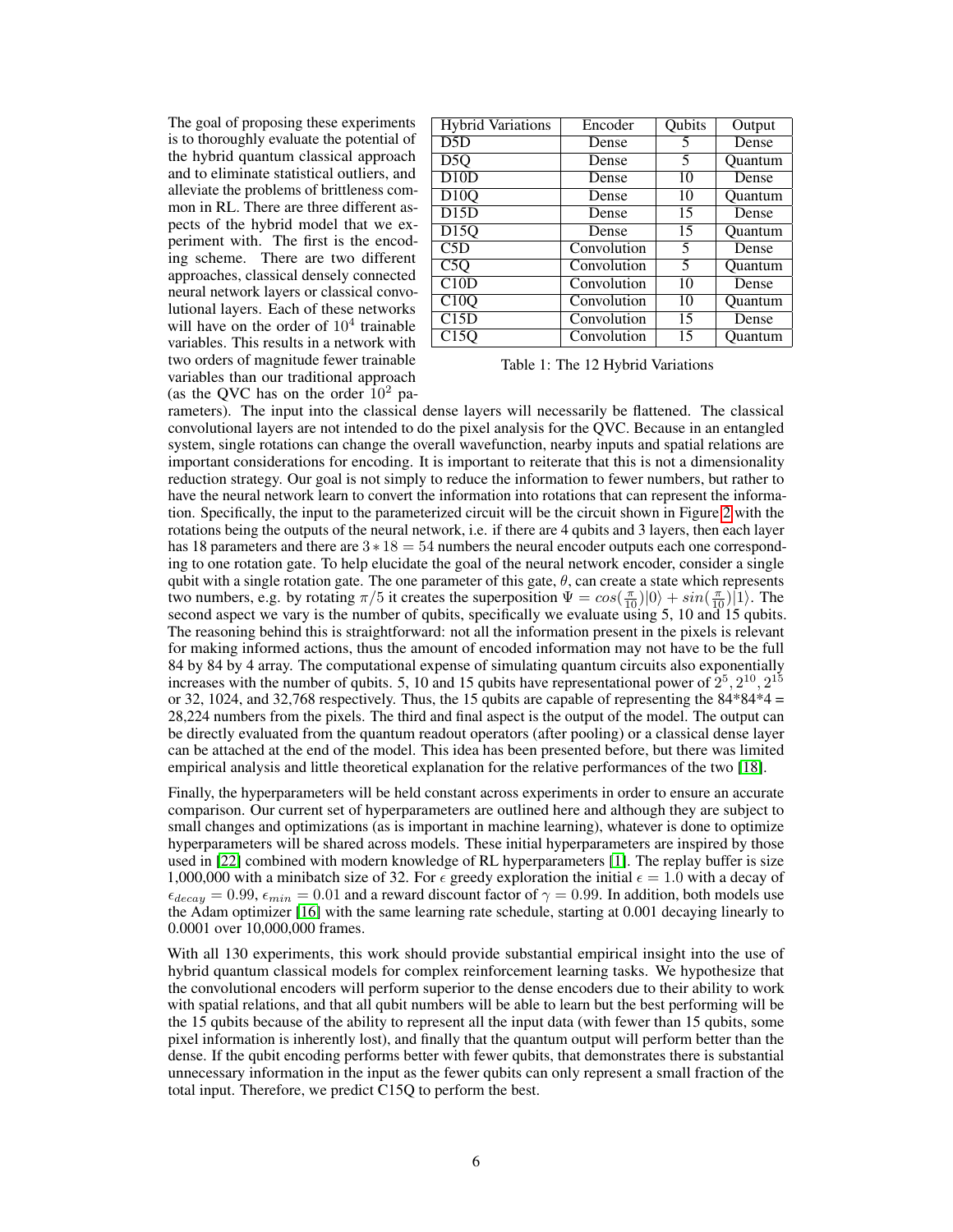#### References

- <span id="page-6-18"></span>[1] Marcin Andrychowicz, Anton Raichuk, Piotr Stanczyk, Manu Orsini, Sertan Girgin, Raphael Marinier, ´ Léonard Hussenot, Matthieu Geist, Olivier Pietquin, Marcin Michalski, et al. What matters in on-policy reinforcement learning? a large-scale empirical study. *arXiv preprint arXiv:2006.05990*, 2020.
- <span id="page-6-1"></span>[2] Frank Arute, Kunal Arya, Ryan Babbush, Dave Bacon, Joseph C Bardin, Rami Barends, Rupak Biswas, Sergio Boixo, Fernando GSL Brandao, David A Buell, et al. Quantum supremacy using a programmable superconducting processor. *Nature*, 574(7779):505–510, 2019.
- <span id="page-6-13"></span>[3] Marcello Benedetti, Erika Lloyd, Stefan Sack, and Mattia Fiorentini. Parameterized quantum circuits as machine learning models. *Quantum Science and Technology*, 4(4):043001, 2019.
- <span id="page-6-0"></span>[4] Christopher Berner, Greg Brockman, Brooke Chan, Vicki Cheung, Przemysław D˛ebiak, Christy Dennison, David Farhi, Quirin Fischer, Shariq Hashme, Chris Hesse, et al. Dota 2 with large scale deep reinforcement learning. *arXiv preprint arXiv:1912.06680*, 2019.
- <span id="page-6-2"></span>[5] Jacob Biamonte, Peter Wittek, Nicola Pancotti, Patrick Rebentrost, Nathan Wiebe, and Seth Lloyd. Quantum machine learning. *Nature*, 549(7671):195–202, 2017.
- <span id="page-6-11"></span>[6] Greg Brockman, Vicki Cheung, Ludwig Pettersson, Jonas Schneider, John Schulman, Jie Tang, and Wojciech Zaremba. Openai gym. *arXiv preprint arXiv:1606.01540*, 2016.
- <span id="page-6-10"></span>[7] Michael Broughton, Guillaume Verdon, Trevor McCourt, Antonio J Martinez, Jae Hyeon Yoo, Sergei V Isakov, Philip Massey, Murphy Yuezhen Niu, Ramin Halavati, Evan Peters, et al. Tensorflow quantum: A software framework for quantum machine learning. *arXiv preprint arXiv:2003.02989*, 2020.
- <span id="page-6-9"></span>[8] Samuel Yen-Chi Chen, Chao-Han Huck Yang, Jun Qi, Pin-Yu Chen, Xiaoli Ma, and Hsi-Sheng Goan. Variational quantum circuits for deep reinforcement learning. *IEEE Access*, 8:141007–141024, 2020.
- <span id="page-6-15"></span>[9] Iris Cong, Soonwon Choi, and Mikhail D Lukin. Quantum convolutional neural networks. *Nature Physics*, 15(12):1273–1278, 2019.
- <span id="page-6-14"></span>[10] Gavin E Crooks. Gradients of parameterized quantum gates using the parameter-shift rule and gate decomposition. *arXiv preprint arXiv:1905.13311*, 2019.
- <span id="page-6-3"></span>[11] Pierre-Luc Dallaire-Demers and Nathan Killoran. Quantum generative adversarial networks. *Physical Review A*, 98(1):012324, 2018.
- <span id="page-6-5"></span>[12] Daoyi Dong, Chunlin Chen, Hanxiong Li, and Tzyh-Jong Tarn. Quantum reinforcement learning. *IEEE Transactions on Systems, Man, and Cybernetics, Part B (Cybernetics)*, 38(5):1207–1220, 2008.
- <span id="page-6-17"></span>[13] Edward Grant, Leonard Wossnig, Mateusz Ostaszewski, and Marcello Benedetti. An initialization strategy for addressing barren plateaus in parametrized quantum circuits. *Quantum*, 3:214, 2019.
- <span id="page-6-6"></span>[14] Wei Hu et al. Empirical analysis of decision making of an ai agent on ibm's 5q quantum computer. *Natural Science*, 10(01):45, 2018.
- <span id="page-6-7"></span>[15] Sofiene Jerbi, Hendrik Poulsen Nautrup, Lea M Trenkwalder, Hans J Briegel, and Vedran Dunjko. A framework for deep energy-based reinforcement learning with quantum speed-up. *arXiv preprint arXiv:1910.12760*, 2019.
- <span id="page-6-19"></span>[16] Diederik P Kingma and Jimmy Ba. Adam: A method for stochastic optimization. *arXiv preprint arXiv:1412.6980*, 2014.
- <span id="page-6-4"></span>[17] Seth Lloyd and Christian Weedbrook. Quantum generative adversarial learning. *Physical review letters*, 121(4):040502, 2018.
- <span id="page-6-8"></span>[18] Owen Lockwood and Mei Si. Reinforcement learning with quantum variational circuit. In *Proceedings of the AAAI Conference on Artificial Intelligence and Interactive Digital Entertainment*, volume 16, pages 245–251, 2020.
- <span id="page-6-12"></span>[19] Jarrod R McClean, Jonathan Romero, Ryan Babbush, and Alán Aspuru-Guzik. The theory of variational hybrid quantum-classical algorithms. *New Journal of Physics*, 18(2):023023, 2016.
- <span id="page-6-16"></span>[20] Jarrod R McClean, Sergio Boixo, Vadim N Smelyanskiy, Ryan Babbush, and Hartmut Neven. Barren plateaus in quantum neural network training landscapes. *Nature communications*, 9(1):1–6, 2018.